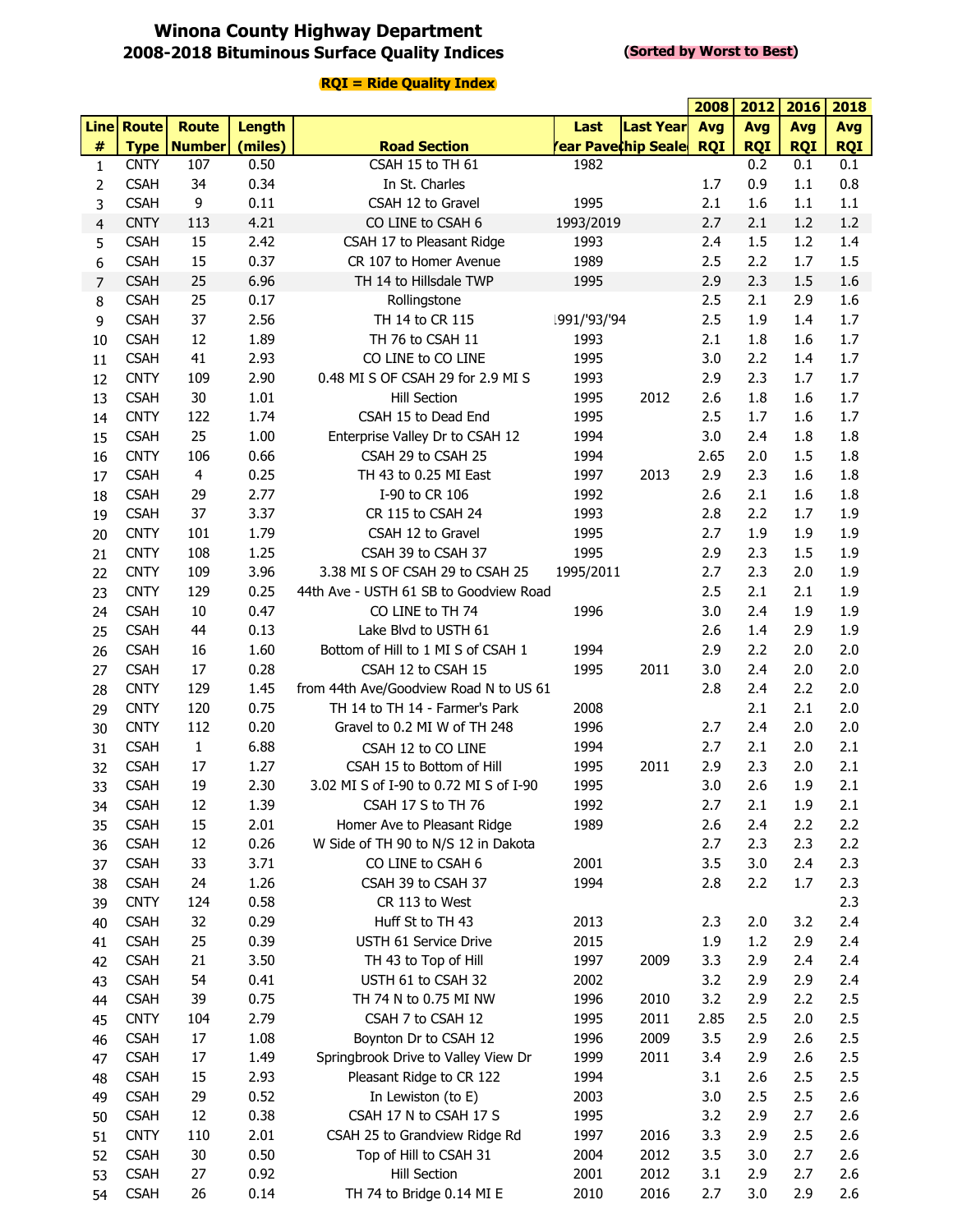### **Winona County Highway Department 2008-2018 Bituminous Surface Quality Indices**

#### **(Sorted by Worst to Best)**

|             |              |               |               |                                       |           |                            | 2008       | 2012       | 2016       | 2018       |
|-------------|--------------|---------------|---------------|---------------------------------------|-----------|----------------------------|------------|------------|------------|------------|
| <b>Line</b> | <b>Route</b> | <b>Route</b>  | <b>Length</b> |                                       | Last      | <b>Last Year</b>           | Avg        | Avg        | Avg        | Avg        |
| $\#$        | <b>Type</b>  | <b>Number</b> | (miles)       | <b>Road Section</b>                   |           | <b>rear Pavechip Seale</b> | <b>RQI</b> | <b>RQI</b> | <b>RQI</b> | <b>RQI</b> |
| 55          | <b>CSAH</b>  | 5             | 1.02          | CR 125 to Top of Hill                 | 1997      | 2011                       | 3.5        | 2.7        | 2.8        | 2.7        |
| 56          | <b>CSAH</b>  | 12            | 0.51          | CSAH 5 to CSAH 16                     | 1998      | 2014                       | 3.4        | 3.0        | 3.0        | 2.7        |
| 57          | <b>CSAH</b>  | 15            | 0.87          | Pleasant Ridge to CSAH 17             | 2005/2012 |                            | 3.1        | 2.6        | 2.8        | 2.7        |
| 58          | <b>CNTY</b>  | 114           | 4.18          | CSAH 31 to CSAH 25                    |           | 1995/2011/016 (E 1MI       | 3.3        | 3.0        | 2.9        | 2.7        |
| 59          | <b>CSAH</b>  | 32            | 2.18          | Otis St to Harriet St                 | 2013      |                            | 2.3        | 1.8        | 3.1        | 2.7        |
| 60          | <b>CSAH</b>  | 12            | 3.79          | CSAH 11 to CSAH 7                     | 1997      |                            | 3.5        | 3.1        | 2.9        | 2.8        |
| 61          | <b>CSAH</b>  | 11            | 1.80          | CSAH 13 to CSAH 12                    | 1999      | 2011                       | 3.3        | 3.1        | 2.9        | 2.8        |
| 62          | <b>CNTY</b>  | 125           | 1.79          | CSAH 5 to Knob Hill Rd                | 1999      | 2011                       | 3.5        | 3.2        | 2.9        | 2.8        |
| 63          | <b>CSAH</b>  | 29            | 1.70          | CSAH 6 to I-90                        | 2000      |                            | 3.4        | 3.1        | 2.5        | 2.8        |
| 64          | <b>CSAH</b>  | 28            | 3.31          | CSAH 31 to CSAH 25                    | 1999      | 2012                       | 3.5        | 3.1        | 2.9        | 2.8        |
| 65          | <b>CSAH</b>  | 30            | 1.06          | TH 74 to Bottom of Hill               | 1996      | 2012                       | 3.4        | 3.0        | 2.9        | 2.8        |
| 66          | <b>CSAH</b>  | 8             | 0.51          | 1.57 MI E CSAH 11 to 2.08 MI E        | 2000      |                            | 3.4        | 3.1        | 2.9        | 2.9        |
| 67          | <b>CSAH</b>  | 37            | 0.42          | CSAH 35 North to Gravel               |           |                            | 3.2        | 3.0        | 2.3        | 2.9        |
| 68          | <b>CSAH</b>  | 12            | 2.99          | TH 43 South to TH 43 North            | 2000      | 2009                       | 3.8        | 3.5        | 3.1        | 2.9        |
| 69          | <b>CSAH</b>  | 20            | 2.69          | Bethany Dr to CSAH 25                 | 1996      |                            | 3.7        | 3.3        | 2.9        | 2.9        |
| 70          | <b>CNTY</b>  | 109           | 0.48          | CSAH 29 RT to 0.48 MI S               | 2001      |                            | 3.7        | 3.1        | 3.0        | 2.9        |
| 71          | <b>CSAH</b>  | 17            | 1.91          | Gravel @ Bottom of Hill to Boynton Dr | 2004/2007 |                            | 3.5        | 3.2        | 3.0        | 2.9        |
| 72          | <b>CSAH</b>  | 35            | 0.69          | CO LINE to TH 74                      | 1996      |                            | 3.2        | 3.0        | 2.6        | 2.9        |
| 73          | <b>CSAH</b>  | 5             | 1.12          | Top of Hill to CSAH 12                | 2000      | 2011                       | 3.5        | 3.2        | 3.0        | 2.9        |
| 74          | <b>CNTY</b>  | 102           | 2.75          | Gravel to TH 43                       | 1997      | 2013                       | 3.5        | 3.2        | 2.9        | 2.9        |
| 75          | <b>CSAH</b>  | 15            | 1.44          | Homer Valley Road to CR 107           | 1989      |                            | 3.6        | 3.2        | 3.0        | 2.9        |
| 76          | <b>CSAH</b>  | 14            | 1.01          | CSAH 29 West to gravel                | 2001      |                            | 3.5        | 3.2        | 2.9        | 3.0        |
| 77          | <b>CSAH</b>  | 29            | 0.50          | CR 106 to Lewiston                    | 1994/2009 |                            | 3.0        | 3.4        | 3.0        | 3.0        |
| 78          | <b>CSAH</b>  | 12            | 2.72          | CSAH 7 to CSAH 3                      | 2000      |                            | 3.4        | 3.2        | 3.1        | 3.0        |
| 79          | <b>CSAH</b>  | 16            | 1.00          | 1 MI S of CSAH 1 to CSAH 1            | 2000      |                            | 3.5        | 3.2        | 3.1        | 3.0        |
| 80          | <b>CNTY</b>  | 110           | 1.29          | Grandview Ridge Rd to CSAH 23         | 2005      | 2016                       | 3.5        | 3.3        | 3.2        | 3.0        |
| 81          | <b>CSAH</b>  | 20            | 2.98          | CSAH 25 to TH 14                      | 1999      | 2012                       | 3.8        | 3.2        | 3.2        | 3.1        |
| 82          | <b>CSAH</b>  | 25            | 0.50          | Rollingstone                          | 2007      | 2012                       | 3.5        | 3.2        | 3.3        | 3.1        |
| 83          | <b>CSAH</b>  | 12            | 0.42          | CSAH 3 to CR 104                      | 1994      |                            | 2.4        | 2.0        | 1.4        | 3.1        |
| 84          | <b>CNTY</b>  | 119           | 2.92          | TH 14 to CSAH 39                      | 1999      | 2008                       | 3.6        | 3.3        | 2.7        | 3.1        |
| 85          | <b>CSAH</b>  | 25            | 4.65          | S CO LINE to Bottom of Hill           | 1996      | 2009                       | 3.6        | 3.4        | 3.2        | 3.1        |
| 86          | <b>CSAH</b>  | 12            | 2.22          | CSAH 1 to TH 90                       | 2000/2003 |                            | 3.6        | 3.3        | 3.1        | 3.1        |
| 87          | <b>CSAH</b>  | 25            | 2.92          | Hillsdale TWP to TH 248               | 2001      |                            | 3.7        | 3.4        | 3.4        | 3.1        |
| 88          | <b>CNTY</b>  | 105           | 3.34          | Gravel to Valley Oaks                 | 2003/2005 |                            | 3.5        | 3.4        | 3.3        | 3.2        |
| 89          | <b>CSAH</b>  | 32            | 2.81          | TH 61 to Pelzer St.                   | 2004      |                            | 3.7        | 3.4        | 3.3        | 3.2        |
| 90          | <b>CSAH</b>  | 12            | 2.51          | CSAH 25 to TH 43 South                | 1998      | 2009                       | 3.9        | 3.6        | 3.4        | 3.2        |
| 91          | <b>CSAH</b>  | 12            | 4.27          | TH 43 to CSAH 17 N                    | 1996      | 2009                       | 3.6        | 3.4        | 3.2        | 3.2        |
| 92          | <b>CSAH</b>  | 23            | 4.88          | TH 14 to TH 61                        | 2001      | 2013                       | 3.7        | 3.4        | 3.3        | 3.2        |
| 93          | <b>CSAH</b>  | 33            | 2.50          | CSAH6 to CSAH 14                      | 2001      |                            | 3.7        | 3.3        | 3.2        | 3.2        |
| 94          | <b>CNTY</b>  | 103           | 1.63          | CO LINE to CSAH 11                    | 1997      | 2011                       | 3.7        | 3.5        | 3.3        | 3.2        |
| 95          | <b>CSAH</b>  | 19            | 0.72          | 0.72 MI S OF I-90 to I-90             | 2002      |                            | 3.9        | 3.7        | 3.5        | 3.3        |
| 96          | <b>CSAH</b>  | 12            | 2.26          | Riverview Drive to CR 101             | 2002      | 2011                       | 3.6        | 3.3        | 3.3        | 3.3        |
| 97          | <b>CSAH</b>  | 17            | 1.23          | Valley View Dr to TH 43               | 2012      | 2015                       | 2.4        | 1.3        | 3.3        | 3.3        |
| 98          | <b>CSAH</b>  | 27            | 4.07          | CSAH 20 to Top of Hill                | 2002      | 2012                       | 3.7        | 3.4        | 3.3        | 3.3        |
| 99          | <b>CSAH</b>  | 21            | 1.46          | Bottom of Hill to TH 14               | 2005      | 2013                       | 3.8        | 3.5        | 3.4        | 3.3        |
| 100         | <b>CSAH</b>  | 35            | 3.43          | TH 74 to CSAH 37                      | 2003      |                            | 3.8        | 3.6        | 2.9        | 3.3        |
| 101         | <b>CNTY</b>  | 104           | 3.77          | CSAH 11 to CSAH 7                     | 1999      | 2011                       | 3.75       | 3.5        | 3.4        | 3.3        |
| 102         | <b>CNTY</b>  | 125           | 1.04          | Knob Hill Rd to CR 104                | 2003      | 2011                       | 3.6        | 3.4        | 3.5        | 3.3        |
| 103         | <b>CSAH</b>  | 25            | 3.59          | Whitman Deering Dr to TH 61           | 2005      | 2012                       | 3.8        | 3.6        | 3.5        | 3.4        |
| 104         | <b>CSAH</b>  | 12            | 1.65          | CSAH 16 to CSAH 1                     | 2007      | 2014                       | 3.9        | 3.5        | 3.3        | 3.4        |
| 105         | <b>CSAH</b>  | 3             | 0.93          | <b>Hill Section</b>                   | 2010      | 2011                       | 1.9        | 3.6        | 3.5        | 3.4        |
| 106         | <b>CSAH</b>  | 17            | 3.00          | Bottom of Hill to Springbrook Dr      | 2001      | 2011                       | 3.9        | 3.6        | 3.4        | 3.4        |
| 107         | <b>CSAH</b>  | 26            | 1.99          | CR 114 to TH 248                      | 2004      | 2016                       | 3.7        | 3.6        | 3.6        | 3.4        |
| 108         | <b>CSAH</b>  | 11            | 1.79          | CO LINE to CR 103                     | 2011      | 2014                       | 2.9        | 3.7        | 3.4        | 3.4        |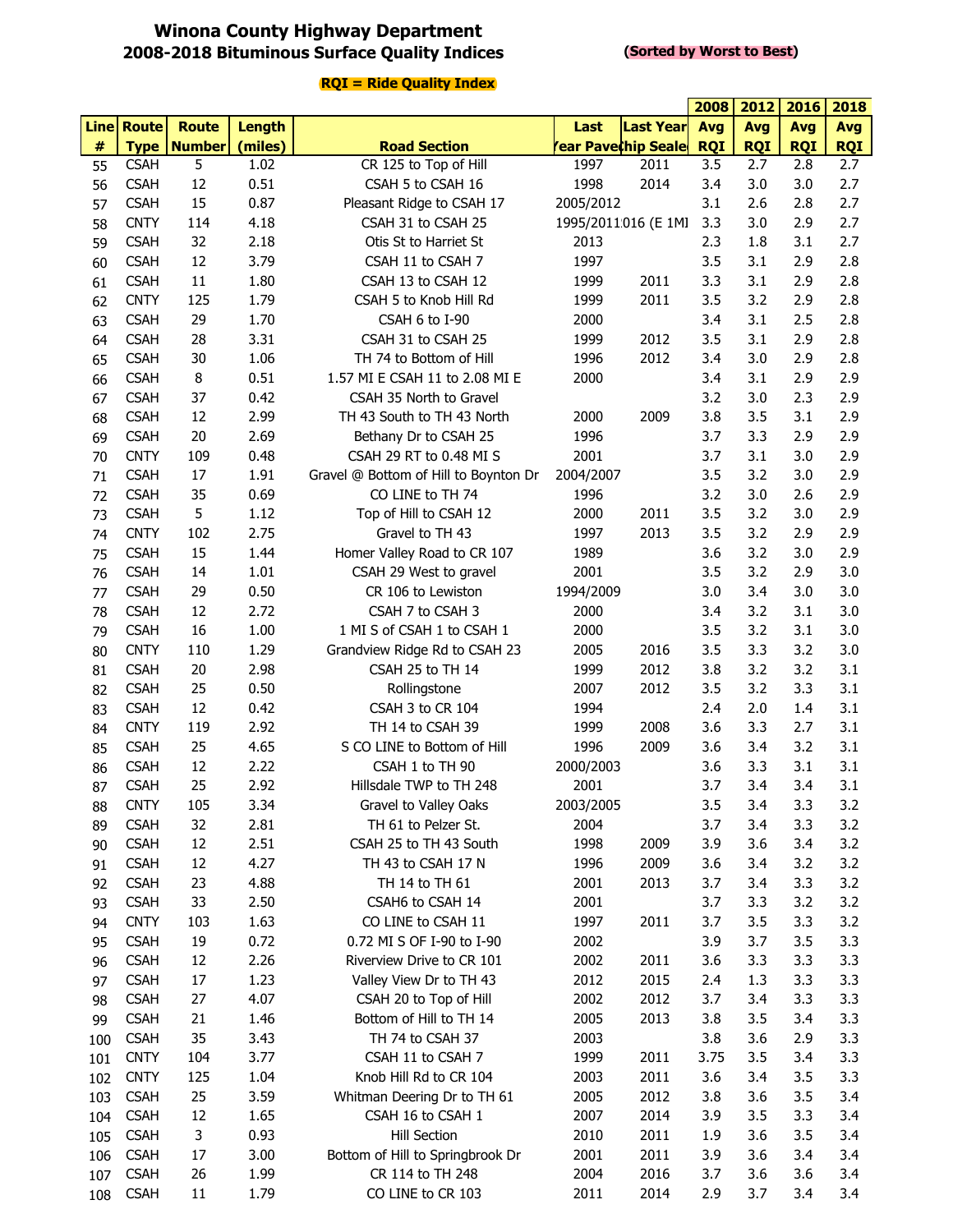### **Winona County Highway Department 2008-2018 Bituminous Surface Quality Indices**

#### **(Sorted by Worst to Best)**

|      |                   |                    |               |                                        |           |                           | 2008       | 2012       | 2016       | 2018       |
|------|-------------------|--------------------|---------------|----------------------------------------|-----------|---------------------------|------------|------------|------------|------------|
|      | <b>Line Route</b> | <b>Route</b>       | <b>Length</b> |                                        | Last      | <b>Last Year</b>          | Avg        | Avg        | <b>Avg</b> | Avg        |
| $\#$ |                   | <b>Type Number</b> | (miles)       | <b>Road Section</b>                    |           | <b>ear Pavechip Seale</b> | <b>RQI</b> | <b>RQI</b> | <b>RQI</b> | <b>RQI</b> |
| 109  | <b>CSAH</b>       | 26                 | 1.60          | Top of Hill to TH 74                   | 2004      | 2016                      | 3.7        | 1.6        | 3.5        | 3.4        |
| 110  | <b>CSAH</b>       | 37                 | 0.87          | CR 26 to South                         |           |                           |            |            |            | 3.4        |
| 111  | <b>CSAH</b>       | 44                 | 5.24          | CSAH 21 to Lake Blvd                   | 2002/2006 |                           | 3.8        | 3.6        | 3.5        | 3.4        |
| 112  | <b>CSAH</b>       | 5                  | 3.64          | CR 125 to CO LINE                      | 1994      |                           | 2.5        | 1.5        | 1.3        | 3.5        |
| 113  | <b>CSAH</b>       | 8                  | 1.73          | 3.65 MI E CSAH 11 to CSAH 5            | 2002      | 2014                      | 4.0        | 3.9        | 3.7        | 3.5        |
| 114  | <b>CSAH</b>       | 15                 | 1.31          | CR 122 to Homer Valley Road            | 1998      |                           | 3.8        | 3.6        | 3.5        | 3.5        |
| 115  | <b>CSAH</b>       | 21                 | 1.66          | Top of Hill to Bottom of Hill          | 2003      | 2013                      | 3.6        | 3.5        | 3.5        | 3.5        |
| 116  | <b>CSAH</b>       | 25                 | 3.62          | Bottom of Hill to Enterprise Valley Dr | 2002      | 2009                      | 3.7        | 3.6        | 3.5        | 3.5        |
| 117  | <b>CSAH</b>       | 25                 | 1.29          | CR 106 to TH 14                        | 2009      | 2013                      | 2.6        | 3.6        | 3.5        | 3.5        |
| 118  | <b>CSAH</b>       | $\overline{7}$     | 1.99          | Pickwick Mill to Hwy 61                | 2012      | 2014                      | 2.3        | 3.2        | 3.6        | 3.5        |
| 119  | <b>CSAH</b>       | 29                 | 2.13          | CSAH 2 to CSAH 6                       | 2001      | 2010                      | 3.8        | 3.7        | 3.4        | 3.5        |
| 120  | <b>CSAH</b>       | 33                 | 5.98          | TH 14 to Altura                        | 2003      | 2008                      | 3.8        | 3.7        | 3.5        | 3.5        |
| 121  | <b>CSAH</b>       | 39                 | 6.89          | S TH 74 to TH 74 N                     | 2003      | 2010                      | 3.9        | 3.8        | 3.2        | 3.6        |
| 122  | <b>CSAH</b>       | 29                 | 0.49          | In Lewiston (to N)                     | 2009      |                           | 2.0        | 3.4        | 3.2        | 3.6        |
| 123  | <b>CSAH</b>       | $\overline{7}$     | 1.37          | CR 104 to 27694 CR 7                   | 2013      | 2014                      | 1.4        |            | 3.6        | 3.6        |
| 124  | <b>CSAH</b>       | 7                  | 1.76          | 26421 CR 7 to Pickwick Mill            | 2013      | 2014                      | 0.9        |            | 3.6        | 3.6        |
| 125  | <b>CSAH</b>       | 11                 | 3.02          | CR 103 to CSAH 13                      | 2008      | 2011                      | 4.1        | 3.8        | 3.7        | 3.6        |
| 126  | <b>CSAH</b>       | 25                 | 2.55          | Rollingstone to Bottom of Hill         | 1998      | 2012                      | 3.9        | 3.6        | 3.6        | 3.6        |
| 127  | <b>CSAH</b>       | 33                 | 2.93          | CSAH 14 to TH 14                       | 2006      | 2013                      | 3.9        | 3.7        | 3.6        | 3.6        |
| 128  | <b>CSAH</b>       | 25                 | 2.01          | Bottom of Hill to Whitman Deering Dr   | 2001/2007 | 2012                      | 4.0        | 3.8        | 3.7        | 3.7        |
| 129  | <b>CNTY</b>       | 114                | 3.27          | CSAH 26 to CSAH 31                     | 2003      | 2016                      | 3.8        | 3.7        | 3.8        | 3.7        |
| 130  | <b>CSAH</b>       | 3                  | 3.39          | CSAH12 to Top of Hill                  | 1998      | 2011                      | 3.9        | 3.6        | 3.5        | 3.7        |
| 131  | <b>CNTY</b>       | 115                | 2.83          | TH 14 to CSAH 37                       | 2001      | 2008                      | 3.5        | 3.3        | 2.9        | 3.7        |
| 132  | <b>CSAH</b>       | 27                 | 1.49          | Bottom of Hill to TH 248               | 2002      | 2012                      | 4.1        | 3.9        | 3.9        | 3.7        |
| 133  | <b>CSAH</b>       | 6                  | 4.82          | TH 74 to CSAH 35                       | 2006      |                           | 4.0        | 3.8        | 3.7        | 3.7        |
| 134  | <b>CSAH</b>       | 6                  | 4.23          | CSAH 35 to CSAH 29                     | 2015      |                           | 2.4        | 1.8        | 4.1        | 3.7        |
| 135  | <b>CSAH</b>       | 20                 | 1.03          | CSAH 27 to Bethany Dr                  | 2007      |                           | 4.0        | 3.8        | 3.8        | 3.7        |
| 136  | <b>CSAH</b>       | 31                 | 4.21          | CSAH 28 to CSAH 30                     | 2007      | 2012                      | 4.0        | 3.8        | 3.9        | 3.8        |
| 137  | <b>CSAH</b>       | $\overline{7}$     | 1.32          | 27694 CR 7 to 26421 CR 7               | 2013      | 2014                      | 1.0        |            | 3.7        | 3.8        |
| 138  | <b>CSAH</b>       | 18                 | 5.01          | TH 14 to CSAH 29                       | 2001      | 2008                      | 3.4        | 3.3        | 2.7        | 3.8        |
| 139  | <b>CSAH</b>       | 39                 | 1.89          | 0.75 MI N OF TH 74 N to CO LINE        | 2004      | 2010                      | 4.0        | 3.8        | 3.4        | 3.8        |
| 140  | <b>CSAH</b>       | 29                 | 3.12          | CO LINE to CSAH 2                      | 2008      | 2010                      | 4.1        | 3.8        | 3.6        | 3.8        |
| 141  | <b>CSAH</b>       | 12                 | 0.89          | CR 104 to CSAH 5                       | 1995      |                           | 2.8        | 2.6        | 2.2        | 3.8        |
| 142  | <b>CSAH</b>       | 35                 | 3.91          | CSAH 37 to CSAH 6                      | 2002      |                           | 4.1        | 4.0        | 3.7        | 3.8        |
| 143  | <b>CSAH</b>       | 43                 | 1.90          | CO LINE to CSAH 6                      | 1995/2016 |                           | 2.6        | 1.8        | 1.4        | 3.9        |
| 144  | <b>CSAH</b>       | 25                 | 1.95          | CSAH 12 to CSAH 23                     | 2009      | 2013                      | 2.4        | 4.0        | 4.0        | 3.9        |
| 145  | <b>CSAH</b>       | 31                 | 1.78          | TH 248 to CSAH 28                      | 2006      | 2012                      | 4.1        | 4.0        | 4.0        | 3.9        |
| 146  | <b>CSAH</b>       | 8                  | 1.57          | CSAH 11 to 1.57 MI E                   | 1993      |                           | 2.5        | 1.8        | 1.4        | 3.9        |
| 147  | <b>CSAH</b>       | 9                  | 5.90          | Bridge S of Cedar Ridge to USTH 61     | 2014      |                           | 1.4        | 0.6        | 3.9        | 4.0        |
| 148  | <b>CSAH</b>       | 26                 | 2.75          | CO LINE to Top of Hill                 | 2015      | 2016                      | 2.7        | 2.2        | 4.1        | 4.0        |
| 149  | <b>CSAH</b>       | 30                 | 4.04          | CO LINE to TH 74                       | 2009      | 2012                      | 2.1        | 4.1        | 4.0        | 4.0        |
| 150  | <b>CSAH</b>       | 26                 | 2.39          | First Bridge to CR 114                 | 2015      | 2016                      | 2.9        | 2.4        | 4.2        | 4.0        |
| 151  | <b>CSAH</b>       | 25                 | 3.30          | CSAH 23 to CR 106                      | 2009      | 2013                      | 2.2        | 4.1        | 4.1        | 4.0        |
| 152  | <b>CSAH</b>       | 27                 | 2.89          | CSAH 33 to CSAH 20                     | 1994/2016 |                           | 2.6        | 2.0        | 1.5        | 4.0        |
| 153  | <b>CSAH</b>       | 23                 | 5.30          | CSAH 25 to TH 14                       | 1997      |                           | 3.8        | 3.4        | 2.9        | 4.1        |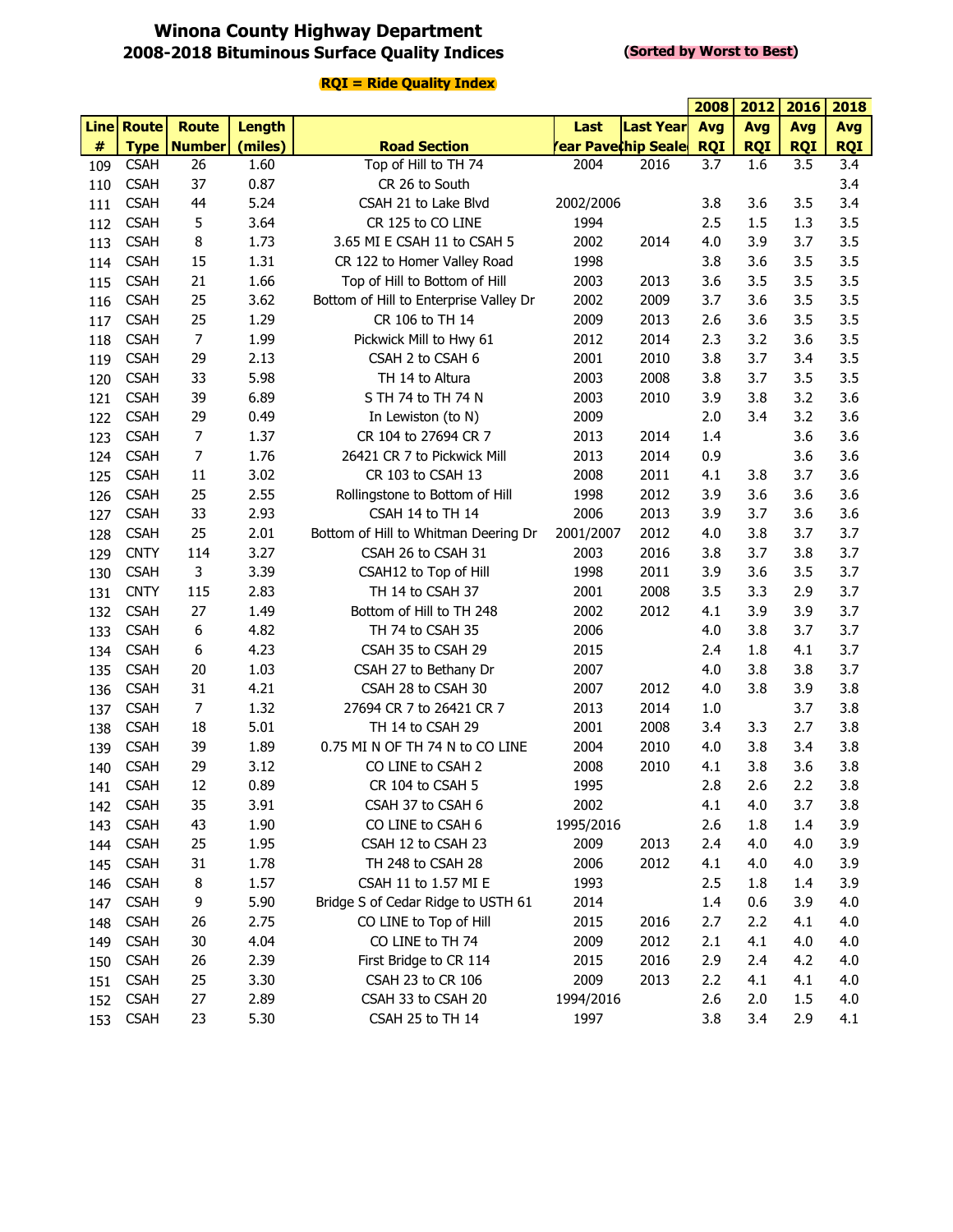### **Winona County Highway Department 2008-2018 Bituminous Surface Pavement Quality Index**

#### **(Sorted by Road Number)**

|                |             |                      |        |               |                                       |           |                               | 2008       | 2012       | 2016       | 2018       |
|----------------|-------------|----------------------|--------|---------------|---------------------------------------|-----------|-------------------------------|------------|------------|------------|------------|
|                | Line Route  | <b>Route</b>         | W to B | <b>Length</b> |                                       | Last      | <b>Last Year</b>              | Avg        | <b>Avg</b> | Avg        | <b>Avg</b> |
| $\#$           |             | <b>Type   Number</b> | Line # | (miles)       | <b>Road Section</b>                   |           | <b>Year Paved Chip Sealed</b> | <b>RQI</b> | <b>RQI</b> | <b>RQI</b> | <b>RQI</b> |
| $\mathbf{1}$   | <b>CSAH</b> | $\mathbf{1}$         | 31     | 6.88          | CSAH 12 to CO LINE                    | 1994      |                               | 2.7        | 2.1        | 2.0        | 2.1        |
| $\overline{2}$ | <b>CSAH</b> | 3                    | 130    | 3.39          | CSAH12 to Top of Hill                 | 1998      | 2011                          | 3.9        | 3.6        | 3.5        | 3.7        |
| 3              | <b>CSAH</b> | 3                    | 105    | 0.93          | <b>Hill Section</b>                   | 2010      | 2011                          | 1.9        | 3.6        | 3.5        | 3.4        |
| 4              | <b>CSAH</b> | 4                    | 17     | 0.25          | TH 43 to 0.25 MI East                 | 1997      | 2013                          | 2.9        | 2.3        | 1.6        | 1.8        |
| 5              | <b>CSAH</b> | 5                    | 112    | 3.64          | CR 125 to CO LINE                     | 2018      |                               | 2.5        | 1.5        | 1.3        | 3.5        |
| 6              | <b>CSAH</b> | 5                    | 55     | 1.02          | CR 125 to Top of Hill                 | 1997      | 2011                          | 3.5        | 2.7        | 2.8        | 2.7        |
| 7              | <b>CSAH</b> | 5                    | 73     | 1.12          | Top of Hill to CSAH 12                | 2000      | 2011                          | 3.5        | 3.2        | 3.0        | 2.9        |
| 8              | <b>CSAH</b> | 6                    | 133    | 4.82          | TH 74 to CSAH 35                      | 2006      | 2017                          | 4.0        | 3.8        | 3.7        | 3.7        |
|                | <b>CSAH</b> | 6                    | 134    | 4.23          | CSAH 35 to CSAH 29                    | 2015      | 2017                          | 2.4        | 1.8        | 4.1        | 3.7        |
| 9              |             |                      |        |               |                                       |           |                               | 1.4        |            | 3.6        | 3.6        |
| 10             | <b>CSAH</b> | 7                    | 123    | 1.37          | CR 104 to 27694 CR 7                  | 2013      | 2014                          |            |            |            |            |
| 11             | <b>CSAH</b> | 7                    | 137    | 1.32          | 27694 CR 7 to 26421 CR 7              | 2013      | 2014                          | 1.0        |            | 3.7        | 3.8        |
| 12             | <b>CSAH</b> | 7                    | 124    | 1.76          | 26421 CR 7 to Pickwick Mill           | 2013      | 2014                          | 0.9        |            | 3.6        | 3.6        |
| 13             | <b>CSAH</b> | 7                    | 118    | 1.99          | Pickwick Mill to Hwy 61               | 2012      | 2014                          | 2.3        | 3.2        | 3.6        | 3.5        |
| 14             | <b>CSAH</b> | 8                    | 146    | 1.57          | CSAH 11 to 1.57 MI E                  | 2018      |                               | 2.5        | 1.8        | 1.4        | 3.9        |
| 15             | <b>CSAH</b> | 8                    | 66     | 0.51          | 1.57 MI E CSAH 11 to 2.08 MI E        | 2000      |                               | 3.4        | 3.1        | 2.9        | 2.9        |
| 16             | <b>CSAH</b> | 8                    | 113    | 1.73          | 3.65 MI E CSAH 11 to CSAH 5           | 2002      | 2014                          | 4.0        | 3.9        | 3.7        | 3.5        |
| 17             | <b>CSAH</b> | 9                    | 3      | 0.11          | CSAH 12 to Gravel                     | 1995      |                               | 2.1        | 1.6        | 1.1        | 1.1        |
| 18             | <b>CSAH</b> | 9                    | 147    | 5.90          | Bridge S of Cedar Ridge to USTH 61    | 2014      |                               | 1.4        | 0.6        | 3.9        | 4.0        |
| 19             | <b>CSAH</b> | 10                   | 24     | 0.47          | CO LINE to TH 74                      | 1996      |                               | 3.0        | 2.4        | 1.9        | 1.9        |
| 20             | <b>CSAH</b> | 11                   | 108    | 1.79          | CO LINE to CR 103                     | 2011      | 2014                          | 2.9        | 3.7        | 3.4        | 3.4        |
| 21             | <b>CSAH</b> | 11                   | 125    | 3.02          | CR 103 to CSAH 13                     | 2008      | 2011                          | 4.1        | 3.8        | 3.7        | 3.6        |
| 22             | <b>CSAH</b> | 11                   | 61     | 1.80          | CSAH 13 to CSAH 12                    | 1999      | 2011                          | 3.3        | 3.1        | 2.9        | 2.8        |
| 23             | <b>CSAH</b> | 12                   | 90     | 2.51          | CSAH 25 to TH 43 South                | 1998      | 2009                          | 3.9        | 3.6        | 3.4        | 3.2        |
| 24             | <b>CSAH</b> | 12                   | 68     | 2.99          | TH 43 South to TH 43 North            | 2000      | 2009                          | 3.8        | 3.5        | 3.1        | 2.9        |
| 25             | <b>CSAH</b> | 12                   | 91     | 4.27          | TH 43 to CSAH 17 N                    | 1996      | 2009                          | 3.6        | 3.4        | 3.2        | 3.2        |
| 26             | <b>CSAH</b> | 12                   | 50     | 0.38          | CSAH 17 N to CSAH 17 S                | 1995      |                               | 3.2        | 2.9        | 2.7        | 2.6        |
| 27             | <b>CSAH</b> | 12                   | 34     | 1.39          | CSAH 17 S to TH 76                    | 1992      |                               | 2.7        | 2.1        | 1.9        | 2.1        |
| 28             | <b>CSAH</b> | 12                   | 10     | 1.89          | TH 76 to CSAH 11                      | 1993      |                               | 2.1        | 1.8        | 1.6        | 1.7        |
| 29             | <b>CSAH</b> | 12                   | 60     | 3.79          | CSAH 11 to CSAH 7                     | 1997      |                               | 3.5        | 3.1        | 2.9        | 2.8        |
| 30             | <b>CSAH</b> | 12                   | 78     | 2.72          | CSAH 7 to CSAH 3                      | 2000      |                               | 3.4        | 3.2        | 3.1        | 3.0        |
| 31             | <b>CSAH</b> | 12                   | 83     | 0.42          | CSAH 3 to CR 104                      | 2017      |                               | 2.4        | 2.0        | 1.4        | 3.1        |
| 32             | <b>CSAH</b> | 12                   | 141    | 0.89          | CR 104 to CSAH 5                      | 2017      |                               | 2.8        | 2.6        | 2.2        | 3.8        |
| 33             | <b>CSAH</b> | 12                   | 56     | 0.51          | CSAH 5 to CSAH 16                     | 1998      | 2014                          | 3.4        | 3.0        | 3.0        | 2.7        |
| 34             | <b>CSAH</b> | 12                   | 104    | 1.65          | CSAH 16 to CSAH 1                     | 2007      | 2014                          | 3.9        | 3.5        | 3.3        | 3.4        |
| 35             | <b>CSAH</b> | 12                   | 83     | 2.22          | CSAH 1 to TH 90                       | 2000/2003 |                               | 3.6        | 3.3        | 3.1        | 3.1        |
| 36             | <b>CSAH</b> | 12                   | 36     | 0.26          | W Side of TH 90 to N/S 12 in Dakota   |           |                               | 2.7        | 2.3        | 2.3        | 2.2        |
| 37             | <b>CSAH</b> | 12                   | 96     | 2.26          | Riverview Drive to CR 101             | 2002      | 2011                          | 3.6        | 3.3        | 3.3        | 3.3        |
| 38             | <b>CSAH</b> | 14                   | 76     | 1.01          | CSAH 29 West to gravel                | 2001      |                               | 3.5        | 3.2        | 2.9        | 3.0        |
| 39             | <b>CSAH</b> | 15                   | 5      | 2.42          | CSAH 17 to Pleasant Ridge             | 1993      |                               | 2.4        | 1.5        | 1.2        | 1.4        |
| 40             | <b>CSAH</b> | 15                   | 48     | 2.93          | Pleasant Ridge to CR 122              | 1994      |                               | 3.1        | 2.6        | 2.5        | 2.5        |
|                | <b>CSAH</b> | 15                   | 114    | 1.31          | CR 122 to Homer Valley Road           | 1998      |                               | 3.8        | 3.6        | 3.5        | 3.5        |
| 41             | <b>CSAH</b> | 15                   | 75     |               |                                       | 1989      |                               |            | 3.2        | 3.0        |            |
| 42             |             |                      |        | 1.44          | Homer Valley Road to CR 107           |           |                               | 3.6        |            |            | 2.9        |
| 43             | <b>CSAH</b> | 15                   | 6      | 0.37          | CR 107 to Homer Avenue                | 1989      |                               | 2.5        | 2.2        | 1.7        | 1.5        |
| 44             | <b>CSAH</b> | 15                   | 35     | 2.01          | Homer Ave to Pleasant Ridge           | 1989      |                               | 2.6        | 2.4        | 2.2        | 2.2        |
| 45             | <b>CSAH</b> | 15                   | 57     | 0.87          | Pleasant Ridge to CSAH 17             | 2005/2012 |                               | 3.1        | 2.6        | 2.8        | 2.7        |
| 46             | <b>CSAH</b> | 16                   | 26     | 1.60          | Bottom of Hill to 1 MI S of CSAH 1    | 1994      |                               | 2.9        | 2.2        | 2.0        | 2.0        |
| 47             | <b>CSAH</b> | 16                   | 79     | 1.00          | 1 MI S of CSAH 1 to CSAH 1            | 2000      |                               | 3.5        | 3.2        | 3.1        | 3.0        |
| 48             | <b>CSAH</b> | 17                   | 71     | 1.91          | Gravel @ Bottom of Hill to Boynton Dr | 2004/2007 |                               | 3.5        | 3.2        | 3.0        | 2.9        |
| 49             | <b>CSAH</b> | 17                   | 46     | 1.08          | Boynton Dr to CSAH 12                 | 1996      | 2009                          | 3.5        | 2.9        | 2.6        | 2.5        |
| 50             | <b>CSAH</b> | 17                   | 27     | 0.28          | CSAH 12 to CSAH 15                    | 1995      | 2011                          | 3.0        | 2.4        | 2.0        | 2.0        |
| 51             | <b>CSAH</b> | 17                   | 32     | 1.27          | CSAH 15 to Bottom of Hill             | 1995      | 2011                          | 2.9        | 2.3        | 2.0        | 2.1        |
| 52             | <b>CSAH</b> | 17                   | 106    | 3.00          | Bottom of Hill to Springbrook Dr      | 2001      | 2011                          | 3.9        | 3.6        | 3.4        | 3.4        |
| 53             | <b>CSAH</b> | 17                   | 47     | 1.49          | Springbrook Drive to Valley View Dr   | 1999      | 2011                          | 3.4        | 2.9        | 2.6        | 2.5        |
| 54             | <b>CSAH</b> | 17                   | 97     | 1.23          | Valley View Dr to TH 43               | 2012      | 2015                          | 2.4        | 1.3        | 3.3        | 3.3        |
| 55             | <b>CSAH</b> | 18                   | 138    | 5.01          | TH 14 to CSAH 29                      | 2017*     | 2017                          | 3.4        | 3.3        | 2.7        | 3.8        |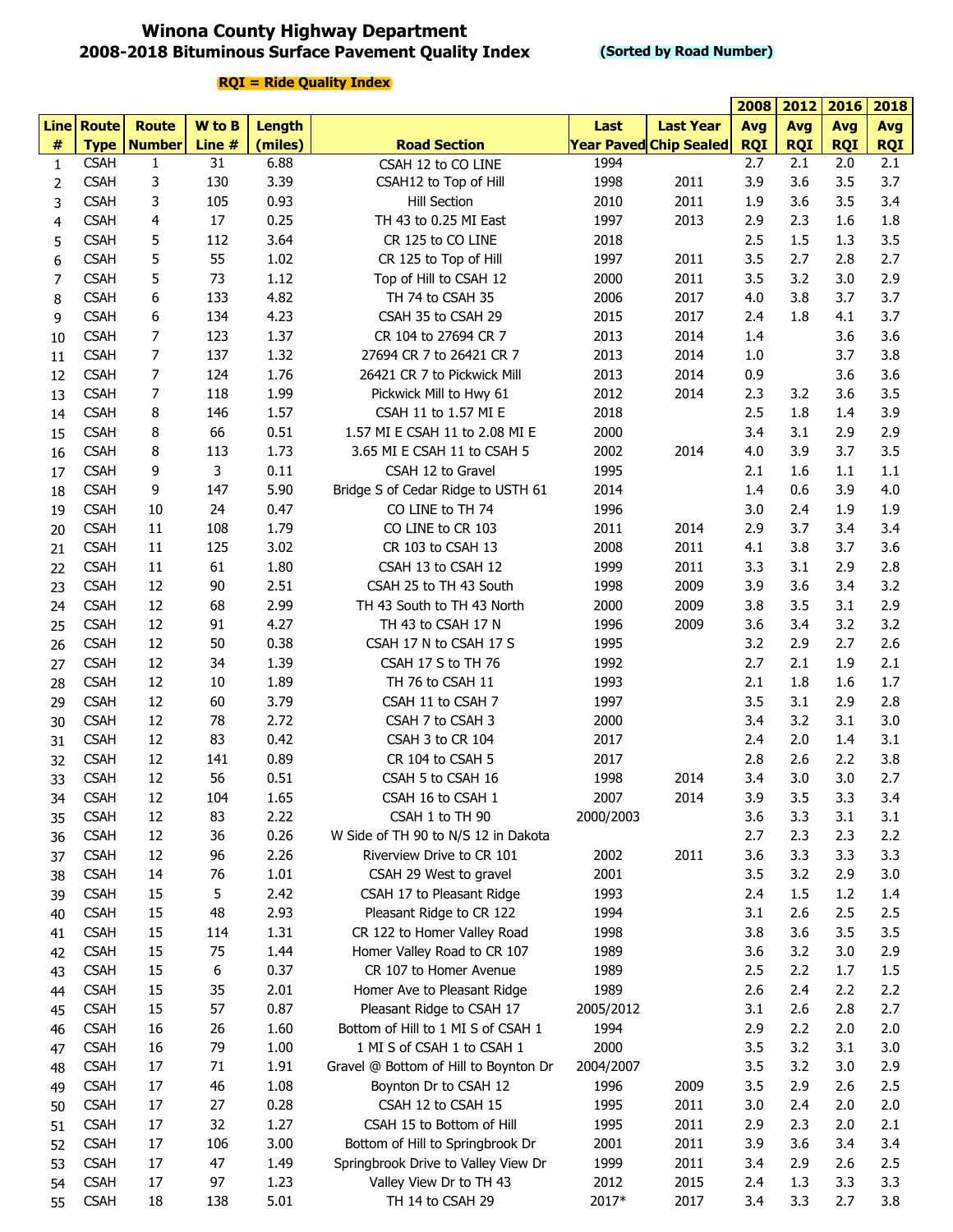### **Winona County Highway Department 2008-2018 Bituminous Surface Pavement Quality Index**

#### **(Sorted by Road Number)**

|      |             |                      |        |         |                                        |           |                               | 2008       | 2012       | 2016       | 2018       |
|------|-------------|----------------------|--------|---------|----------------------------------------|-----------|-------------------------------|------------|------------|------------|------------|
|      | Line Route  | <b>Route</b>         | W to B | Length  |                                        | Last      | <b>Last Year</b>              | Avg        | <b>Avg</b> | <b>Avg</b> | <b>Avg</b> |
| $\#$ |             | <b>Type   Number</b> | Line # | (miles) | <b>Road Section</b>                    |           | <b>Year Paved Chip Sealed</b> | <b>RQI</b> | <b>RQI</b> | <b>RQI</b> | <b>RQI</b> |
| 56   | <b>CSAH</b> | 19                   | 33     | 2.30    | 3.02 MI S of I-90 to 0.72 MI S of I-90 | 1995      |                               | 3.0        | 2.6        | 1.9        | 2.1        |
| 57   | <b>CSAH</b> | 19                   | 95     | 0.72    | 0.72 MI S OF I-90 to I-90              | 2002      |                               | 3.9        | 3.7        | 3.5        | 3.3        |
| 58   | <b>CSAH</b> | 20                   | 135    | 1.03    | CSAH 27 to Bethany Dr                  | 2007      | 2017                          | 4.0        | 3.8        | 3.8        | 3.7        |
| 59   | <b>CSAH</b> | 20                   | 69     | 2.69    | Bethany Dr to CSAH 25                  | 1996      |                               | 3.7        | 3.3        | 2.9        | 2.9        |
| 60   | <b>CSAH</b> | 20                   | 81     | 2.98    | CSAH 25 to TH 14                       | 1999      | 2012                          | 3.8        | 3.2        | 3.2        | 3.1        |
| 61   | <b>CSAH</b> | 21                   | 42     | 3.50    | TH 43 to Top of Hill                   | 1997      | 2009                          | 3.3        | 2.9        | 2.4        | 2.4        |
| 62   | <b>CSAH</b> | 21                   | 115    | 1.66    | Top of Hill to Bottom of Hill          | 2003      | 2013                          | 3.6        | 3.5        | 3.5        | 3.5        |
| 63   | <b>CSAH</b> | 21                   | 99     | 1.46    | Bottom of Hill to TH 14                | 2005      | 2013                          | 3.8        | 3.5        | 3.4        | 3.3        |
| 64   | <b>CSAH</b> | 23                   | 153    | 5.30    | CSAH 25 to TH 14                       | 1997      |                               | 3.8        | 3.4        | 2.9        | 4.1        |
| 65   | <b>CSAH</b> | 23                   | 92     | 4.88    | TH 14 to TH 61                         | 2001      | 2013                          | 3.7        | 3.4        | 3.3        | 3.2        |
| 66   | <b>CSAH</b> | 24                   | 38     | 1.26    | CSAH 39 to CSAH 37                     | 1994      |                               | 2.8        | 2.2        | 1.7        | 2.3        |
| 67   | <b>CSAH</b> | 25                   | 85     | 4.65    | S CO LINE to Bottom of Hill            | 1996      | 2009                          | 3.6        | 3.4        | 3.2        | 3.1        |
| 68   | <b>CSAH</b> | 25                   | 116    | 3.62    | Bottom of Hill to Enterprise Valley Dr | 2002      | 2009                          | 3.7        | 3.6        | 3.5        | 3.5        |
| 69   | <b>CSAH</b> | 25                   | 15     | 1.00    | Enterprise Valley Dr to CSAH 12        | 1994      |                               | 3.0        | 2.4        | 1.8        | 1.8        |
| 70   | <b>CSAH</b> | 25                   | 144    | 1.95    | CSAH 12 to CSAH 23                     | 2009      | 2013                          | 2.4        | 4.0        | 4.0        | 3.9        |
| 71   | <b>CSAH</b> | 25                   | 151    | 3.30    | CSAH 23 to CR 106                      | 2009      | 2013                          | 2.2        | 4.1        | 4.1        | 4.0        |
| 72   | <b>CSAH</b> | 25                   | 117    | 1.29    | CR 106 to TH 14                        | 2009      | 2013                          | 2.6        | 3.6        | 3.5        | 3.5        |
| 73   | <b>CSAH</b> | 25                   | 7      | 6.96    | TH 14 to Hillsdale TWP                 | **2018    |                               | 2.9        | 2.3        | 1.5        | 1.6        |
| 74   | <b>CSAH</b> | 25                   | 87     | 2.92    | Hillsdale TWP to TH 248                | 2001      |                               | 3.7        | 3.4        | 3.4        | 3.1        |
| 75   | <b>CSAH</b> | 25                   | 8      | 0.17    | Rollingstone                           |           |                               | 2.5        | 2.1        | 2.9        | 1.6        |
|      | <b>CSAH</b> | 25                   | 82     | 0.50    | Rollingstone                           | 2007      | 2012                          | 3.5        | 3.2        | 3.3        | 3.1        |
| 76   | <b>CSAH</b> | 25                   | 126    | 2.55    | Rollingstone to Bottom of Hill         | 1998      | 2012                          | 3.9        | 3.6        | 3.6        | 3.6        |
| 77   | <b>CSAH</b> | 25                   | 128    | 2.01    | Bottom of Hill to Whitman Deering Dr   |           | 2012                          | 4.0        | 3.8        | 3.7        | 3.7        |
| 78   |             | 25                   |        |         |                                        | 2001/2007 |                               |            |            | 3.5        | 3.4        |
| 79   | <b>CSAH</b> |                      | 103    | 3.59    | Whitman Deering Dr to TH 61            | 2005      | 2012                          | 3.8        | 3.6        |            |            |
| 80   | <b>CSAH</b> | 25                   | 41     | 0.39    | USTH 61 Service Drive                  | 2015      |                               | 1.9        | 1.2        | 2.9        | 2.4        |
| 81   | <b>CSAH</b> | 26                   | 150    | 2.75    | CO LINE to Top of Hill                 | 2015      | 2016                          | 2.7        | 2.2        | 4.1        | 4.0        |
| 82   | <b>CSAH</b> | 26                   | 109    | 1.60    | Top of Hill to TH 74                   | 2004      | 2016                          | 3.7        | 1.6        | 3.5        | 3.4        |
| 83   | <b>CSAH</b> | 26                   | 54     | 0.14    | TH 74 to Bridge 0.14 MI E              | 2010      | 2016                          | 2.7        | 3.0        | 2.9        | 2.6        |
| 84   | <b>CSAH</b> | 26                   | 150    | 2.39    | First Bridge to CR 114                 | 2015      | 2016                          | 2.9        | 2.4        | 4.2        | 4.0        |
| 85   | <b>CSAH</b> | 26                   | 107    | 1.99    | CR 114 to TH 248                       | 2004      | 2016                          | 3.7        | 3.6        | 3.6        | 3.4        |
| 86   | <b>CSAH</b> | 27                   | 152    | 2.89    | CSAH 33 to CSAH 20                     | 1994/2016 | 2017                          | 2.6        | 2.0        | 1.5        | 4.0        |
| 87   | <b>CSAH</b> | 27                   | 98     | 4.07    | CSAH 20 to Top of Hill                 | 2002      | 2012                          | 3.7        | 3.4        | 3.3        | 3.3        |
| 88   | <b>CSAH</b> | 27                   | 53     | 0.92    | <b>Hill Section</b>                    | 2001      | 2012                          | 3.1        | 2.9        | 2.7        | 2.6        |
| 89   | <b>CSAH</b> | 27                   | 132    | 1.49    | Bottom of Hill to TH 248               | 2002      | 2012                          | 4.1        | 3.9        | 3.9        | 3.7        |
| 90   | <b>CSAH</b> | 28                   | 64     | 3.31    | CSAH 31 to CSAH 25                     | 1999      | 2012                          | 3.5        | 3.1        | 2.9        | 2.8        |
| 91   | <b>CSAH</b> | 29                   | 140    | 3.12    | CO LINE to CSAH 2                      | 2008      | 2010                          | 4.1        | 3.8        | 3.6        | 3.8        |
| 92   | <b>CSAH</b> | 29                   | 119    | 2.13    | CSAH 2 to CSAH 6                       | 2001      | 2010                          | 3.8        | 3.7        | 3.4        | 3.5        |
| 93   | <b>CSAH</b> | 29                   | 63     | 1.70    | CSAH 6 to I-90                         | 2000      |                               | 3.4        | 3.1        | 2.5        | 2.8        |
| 94   | <b>CSAH</b> | 29                   | 18     | 2.77    | I-90 to CR 106                         | 1992      |                               | 2.6        | 2.1        | 1.6        | 1.8        |
| 95   | <b>CSAH</b> | 29                   | 77     | 0.50    | CR 106 to Lewiston                     | 1994/2009 |                               | 3.0        | 3.4        | 3.0        | 3.0        |
| 96   | <b>CSAH</b> | 29                   | 122    | 0.49    | In Lewiston (to N)                     | 2009      |                               | 2.0        | 3.4        | 3.2        | 3.6        |
| 97   | <b>CSAH</b> | 29                   | 49     | 0.52    | In Lewiston (to E)                     | 2003      |                               | 3.0        | 2.5        | 2.5        | 2.6        |
| 98   | <b>CSAH</b> | 30                   | 149    | 4.04    | CO LINE to TH 74                       | 2009      | 2012                          | 2.1        | 4.1        | 4.0        | 4.0        |
| 99   | <b>CSAH</b> | 30                   | 65     | 1.06    | TH 74 to Bottom of Hill                | 1996      | 2012                          | 3.4        | 3.0        | 2.9        | 2.8        |
| 100  | <b>CSAH</b> | 30                   | 13     | 1.01    | Hill Section                           | 1995      | 2012                          | 2.6        | 1.8        | 1.6        | 1.7        |
| 101  | <b>CSAH</b> | 30                   | 52     | 0.50    | Top of Hill to CSAH 31                 | 2004      | 2012                          | 3.5        | 3.0        | 2.7        | 2.6        |
| 102  | <b>CSAH</b> | 31                   | 145    | 1.78    | TH 248 to CSAH 28                      | 2006      | 2012                          | 4.1        | 4.0        | 4.0        | 3.9        |
| 103  | <b>CSAH</b> | 31                   | 136    | 4.21    | CSAH 28 to CSAH 30                     | 2007      | 2012                          | 4.0        | 3.8        | 3.9        | 3.8        |
| 104  | <b>CSAH</b> | 32                   | 89     | 2.81    | TH 61 to Pelzer St.                    | 2004      |                               | 3.7        | 3.4        | 3.3        | 3.2        |
| 105  | <b>CSAH</b> | 32                   | 59     | 2.18    | Otis St to Harriet St                  | 2013      |                               | 2.3        | 1.8        | 3.1        | 2.7        |
| 106  | <b>CSAH</b> | 32                   | 40     | 0.29    | Huff St to TH 43                       | 2013      |                               | 2.3        | 2.0        | 3.2        | 2.4        |
| 107  | <b>CSAH</b> | 33                   | 37     | 3.71    | CO LINE to CSAH 6                      | 2001      |                               | 3.5        | 3.0        | 2.4        | 2.3        |
| 108  | <b>CSAH</b> | 33                   | 93     | 2.50    | CSAH6 to CSAH 14                       | 2001      |                               | 3.7        | 3.3        | 3.2        | 3.2        |
| 109  | <b>CSAH</b> | 33                   | 127    | 2.93    | CSAH 14 to TH 14                       | 2006      | 2013                          | 3.9        | 3.7        | 3.6        | 3.6        |
| 110  | <b>CSAH</b> | 33                   | 120    | 5.98    | TH 14 to Altura                        | 2003      | 2008                          | 3.8        | 3.7        | 3.5        | 3.5        |